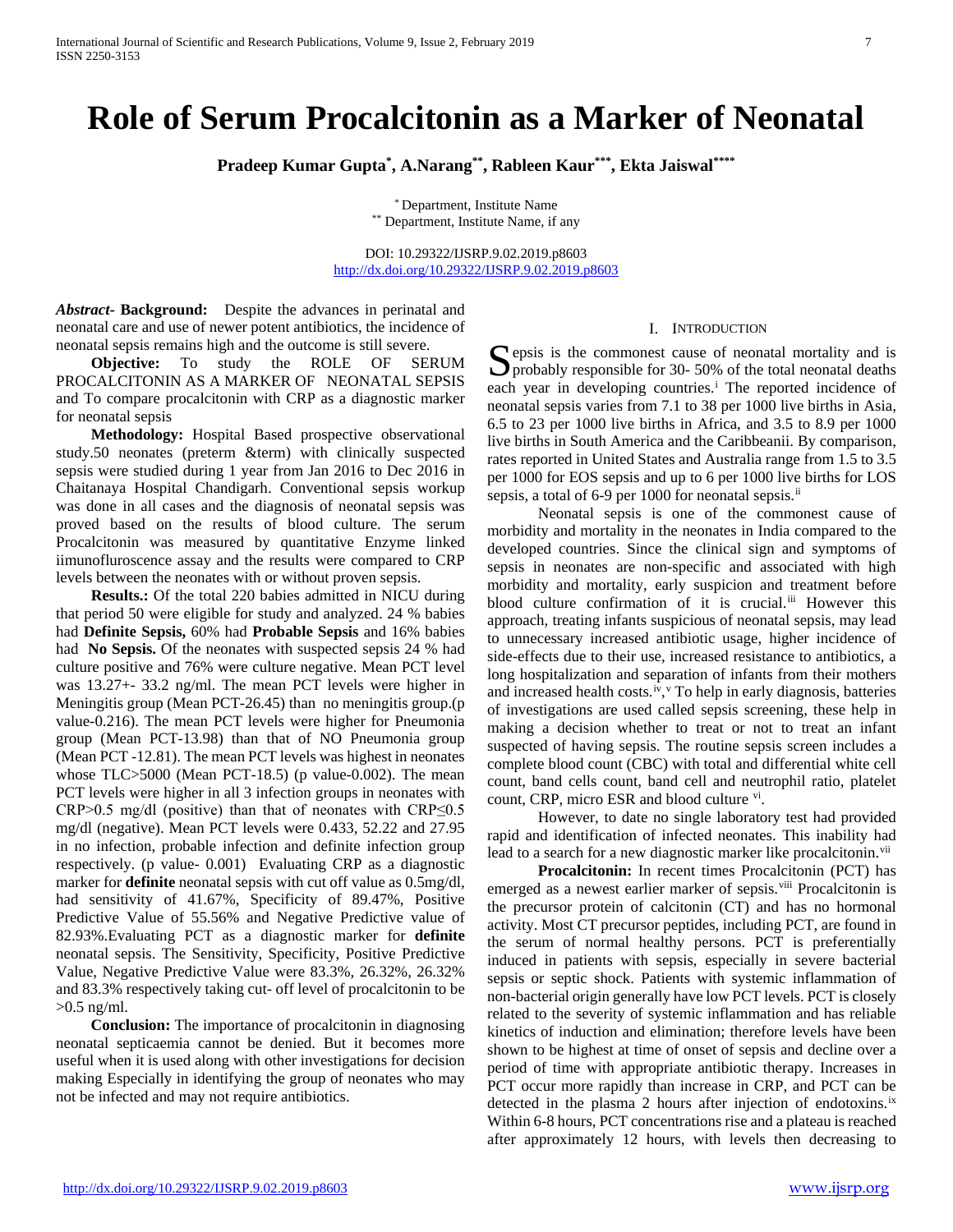normal values after 2-3 days with appropriate management<sup>12</sup>. This has enabled PCT to be used as a valuable marker for diagnosis, evaluating prognosis and response to therapy.<sup>[x](#page-6-0)</sup>

 **C-reactive protein:** CRP is another acute phase proteins, although it is a classical and sensitive markers of inflammation, it cannot be used to differentiate between bacterial and other infection. C – reactive protein is a rapidly responsive acute phase reactant synthesized in the liver within 6 to 8 hours of an inflammatory stimulus and is found in negligible concentrations in the sera of healthy neonates[xi](#page-6-1). Monitoring of CRP levels has been widely promoted as a way to reduce the duration of antibiotic therapy in infants with suspended and proven sepsis<sup>[xii](#page-6-2)</sup>. Although sensitivity and negative predictive values are not high enough for  $CRP$  alone to be a definite diagnostic test $\frac{1}{x}$ .

 It is absolutely necessary to diagnose early neonatal sepsis and its cause using clinical findings and rapid diagnostic method so that no time is wasted to start the appropriate treatment. If not recognized early, it can cause septicemia leading to, multiple organ dysfunction and invariably death. The neonates who develop sepsis often die rapidly. Although this approach is reasonable given the dire consequence of a missed diagnosis, improvement in our diagnostic accuracy should diminish the exposure to the risk of avoided antibiotic therapy, excess financial and emotional cost to the parents.

 There is paucity of data regarding best diagnostic marker for neonatal sepsis, from this part of the world so our study was an attempt to clearly differentiate the infected from non infected neonates among the risk of infection by using **Procalcitonin** and **CRP** levels, also to identify those with infection at the earliest and compare between the two tests and response to treatment.

## II. MATERIALS AND METHODS

 This prospective, observational study was undertaken at a Level III neonatal intensive care unit in Chaitanaya Hospital from Jan 2106 to Dec 2016.The study protocol and consent forms were Reviewed and approved by the site's Institutional Review Board. To be eligible for the study, neonates (term and preterm) with suspicion of sepsis were enrolled in study with no antibiotic therapy prior to enrollment. Neonates with lethal congenital anomalies and severe birth asphyxia and those not giving consent were excluded from study.

 After the written informed consent from eligible parents, All newborn who were born within the hospital or referred from outside with clinical suspicion of sepsis were screened with sepsis work up. Baseline clinical and demographic profiles were recorded on a proforma. Further **sepsis workup** included the following: -Complete Blood Count,Blood Culture, CRP, Procalcitonin level, Urine analysis, Urine culture, Chest X Ray, CSF analysis. Other investigations urine culture, chest X-ray, CSF analysis and CSF culture etc, were done if deemed necessary by the treating consultant.

 Based on this workup the neonates were divided to the following categories, as used by White  $D$  et al in their study  $x^{\text{iv}}$ **No Sepsis.**

 Any neonates with any one of the following maternal risk factors: a history of maternal chorioamnionitis, premature rupture of membrane (PROM), fever or urinary tract infection OR at least one of the following clinical signs: respiratory distress,

temperature instability, feed intolerance, irritability, lethargy or seizures in the presence of a normal white cell count, platelet count and CRP levels and a negative blood culture.

#### **Probable Sepsis:**

 Any neonate who presented with a maternal risk factor for sepsis OR at least one clinical sign of sepsis (as above), who had at least one of an abnormal white cell count, platelets count or CRP level, together with a negative blood culture.

#### **Definite Sepsis**

 Any neonate who presented with a maternal risk factor for sepsis OR at least one clinical sign of sepsis (as above), who had at least one of an abnormal white cell count, platelets count or CRP level, together with a positive blood culture.

 **Contamination.** Any neonate who presented with a maternal risk factor for sepsis OR at least one clinical sign of sepsis (as above), who had a normal white cell count, platelets count and CRP level, together with a positive blood culture. Neonates in this category will be excluded from the final analysis as they cannot be put into any category that could be analyzed.

 **Unclassified.** Neonates who would not fall in any of the above groups will be placed here.

 Procalcitonin level analysis were done using ENZYME LINKED IMMUNOFLOURESCENCE ASSAY FOR PROCALCITONIN BY VIDAS BRAHMS PCT KIT manufactured by BIOMERIUX INDIA (P) LTD. This is a quantitative assay where levels less than 0.5ng/ml was low risk and greater than 2ng/ml as high risk

CRP analysis was done by using IMMUNOTURBIDOMETRY METHOD, This is a quantitative analysis where levels greater than 5mg/litre was considered as positive

## III. RESULTS

## **1.) Description of patient characetisitics:-**

 During the study period of 5 months 220 children were admitted in NICU. 106 babies fulfilled our criteria for suspected sepsis. 50 children were enrolled in our study and rests were excluded because parents did not give consent in 44 cases, and 6 babies had birth asphyxia and 6 had some congenital malformation.

 The neonates were classified into 3 groups as was done by (white et al, 2007[\)xiv](#page-1-0) in their study. Among the 50 neonates, 24% were diagnosed as definite sepsis, 60% probable sepsis and 16% were in no sepsis group. In our study we have not included any neonates in the  $4<sup>th</sup>$  group (Contamination) and  $5<sup>th</sup>$  group (Unclassified). Among 50 neonates blood culture was positive in 8 neonates and 3 had positive ET culture and 1 had growth in CSF. Among the positive blood culture organisms isolated were Aceinotobacter baumanii in one baby, candida in 2 babies, pseudomonas in 1 baby and 4 babies had growth of staphylococcus. 3 babies had positive ET secretions culture and all 3 grew aceinotobacter species. Only one baby had growth in CSF (staph hemolyticus)

<span id="page-1-0"></span> The majority of babies were boys. There were 37(74%) boys and 13(26%) girls with M:F 2.8:1. 36 (72%) were preterm and 14 (28%) were term gestation. None of the neonates enrolled in the study was post-term  $(≥ 42$  week of gestation). Around half (48%) of them were less than 34 weeks of gestation. 8% were Extremely Low Birth weight, 33 (66%) were Low Birth weight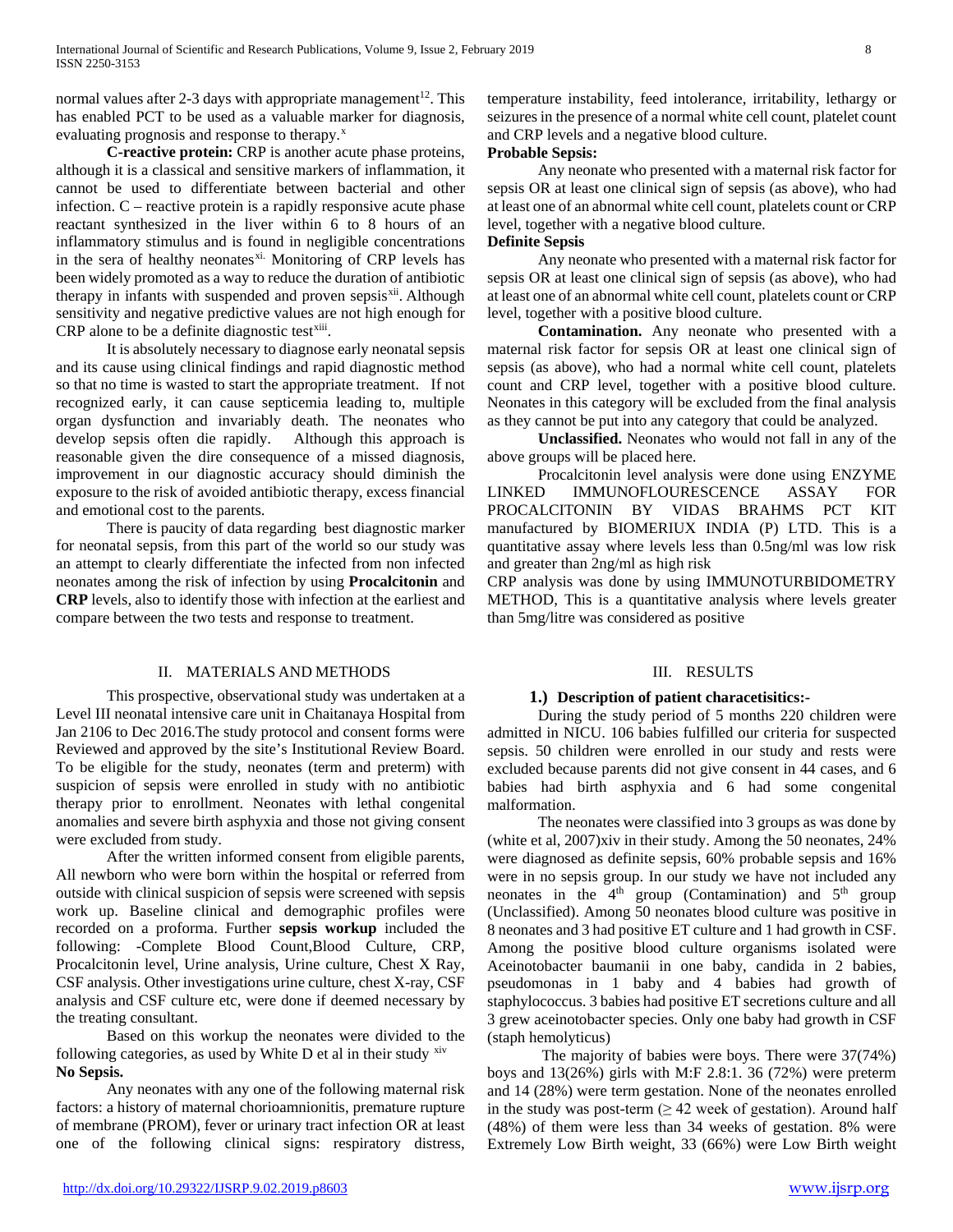babies, and 26% were normal weight. Around half (52%) of them were low birth weight. The mean birth weight was  $2028.00 \pm 718$ grams (Range-0.750 -4.00 kg). Most of the babies were appropriate for gestational age(AGA) only 2 babies were large for gestational age(LGA) and 8(16%) were small for gestational age(SGA)

 The table 1 shows the frequency of different signs and symptoms in 3 different categories of diagnosis. The most common symptom in definite infection group was respiratory distress (91.7%) which was also most common symptom in other categories. None of the baby had ear discharge and none of them had umbilical sepsis.

| Table 1 Distribution of neonates according to clinical features |  |  |  |
|-----------------------------------------------------------------|--|--|--|
|-----------------------------------------------------------------|--|--|--|

| Signs/symptom                       | <b>Definite</b><br>sepsis<br>$(n=12)$ | <b>Probable</b><br>sepsis<br>$(n=30)$ | No sepsis<br>$(n=8)$ | <b>Total</b><br>$(n=50)$ |
|-------------------------------------|---------------------------------------|---------------------------------------|----------------------|--------------------------|
| <b>Convulsion</b>                   | 2(16%)                                | $3(10\%)$                             | $0(0\%)$             | 5(10%)                   |
| <b>Severe chest Indrawing</b>       | 10(83%)                               | 18 (60%)                              | 6(75%)               | 34(68%)                  |
| <b>Nasal flaring</b>                | 8(66.7%)                              | 16 (53.3%)                            | 5(62.5%)             | 29(58%)                  |
| <b>Grunting</b>                     | 4(33.3%)                              | 14 (46.7%)                            | 3(37.5%)             | 21 (42%)                 |
| <b>Respiratory Distress</b>         | 11 (91.7%)                            | 23 (76.7%)                            | 8 (100%)             | 42 (84%)                 |
| <b>Bulging fontanelle</b>           | 2(16.7%)                              | $3(10\%)$                             | $\Omega$             | $5(10\%)$                |
| Ear discharge                       | $\boldsymbol{0}$                      | $\boldsymbol{0}$                      | $\boldsymbol{0}$     | $\boldsymbol{0}$         |
| <b>Lethargy/Unconsciousness</b>     | 5(41.7%)                              | 11 (36.7%)                            | $\mathbf{0}$         | 16(32%)                  |
| <b>Inability</b> to feed            | $6(50\%)$                             | 14 (46.7%)                            | 3(37.5%)             | 23(46%)                  |
| Redness of skin around<br>umbilicus | $\overline{0}$                        | $\Omega$                              | $\Omega$             | $\boldsymbol{0}$         |
| <b>Reduced movements</b>            | $6(50\%)$                             | 11<br>(36.7%)                         | 2(25%)               | 19 (38%)                 |
| Not Suckling at all                 | $1(8.3\%)$                            | 6(20%)                                | $1(12.5\%)$          | 8(16%)                   |
| Temp >37.7°C/<35.5°C                | $1(8.3\%)$                            | $3(10\%)$                             | 1<br>$(12.5.4\%)$    | $5(10\%)$                |

## **2.)Details about procalcitonin as marker of sepsis**

 Procalcitonin was sent at admission in all suspect sepsis case. Procalcitonin level of >0.5 ng/ml was considered as positive. Mean PCT level observed in our study was 13.27+- 33.2 ng/ml. Minimum value observed was 0.05 and maximum 200 ng/ml with median value of 3.87 ng/ml (interquartile range 0.5- 8.7). The mean PCT levels were higher in meningitis group (Mean PCT-26.45±61.47) than that of No Meningitis group (Mean PCT-9.97± 21.37). This difference, however, was not statistically significant (p value-0.216). The mean PCT levels were higher for Pneumonia group (13.98±36.91) when compared to that of NO Pneumonia group  $(12.81\pm28)$  of neonates. The difference, however, was not statistically significant (p value-0.350).

## **3.) Details of comparison of procalcitonin with various sepsis markers.**

## **Comparison of procalcitonin with TLC counts**

 The mean PCT levels were in highest in neonates with definite sepsis and TLC 5000-20000 (M-18.5 $\pm$ 37.8) followed by neonates in probable sepsis whose TLC was in same range (M-17.7±39.89). There was significant statistical difference in the mean levels (p value-0.002) for neonates with TLC between 5000- 20000 in different sepsis categories. (Table 2)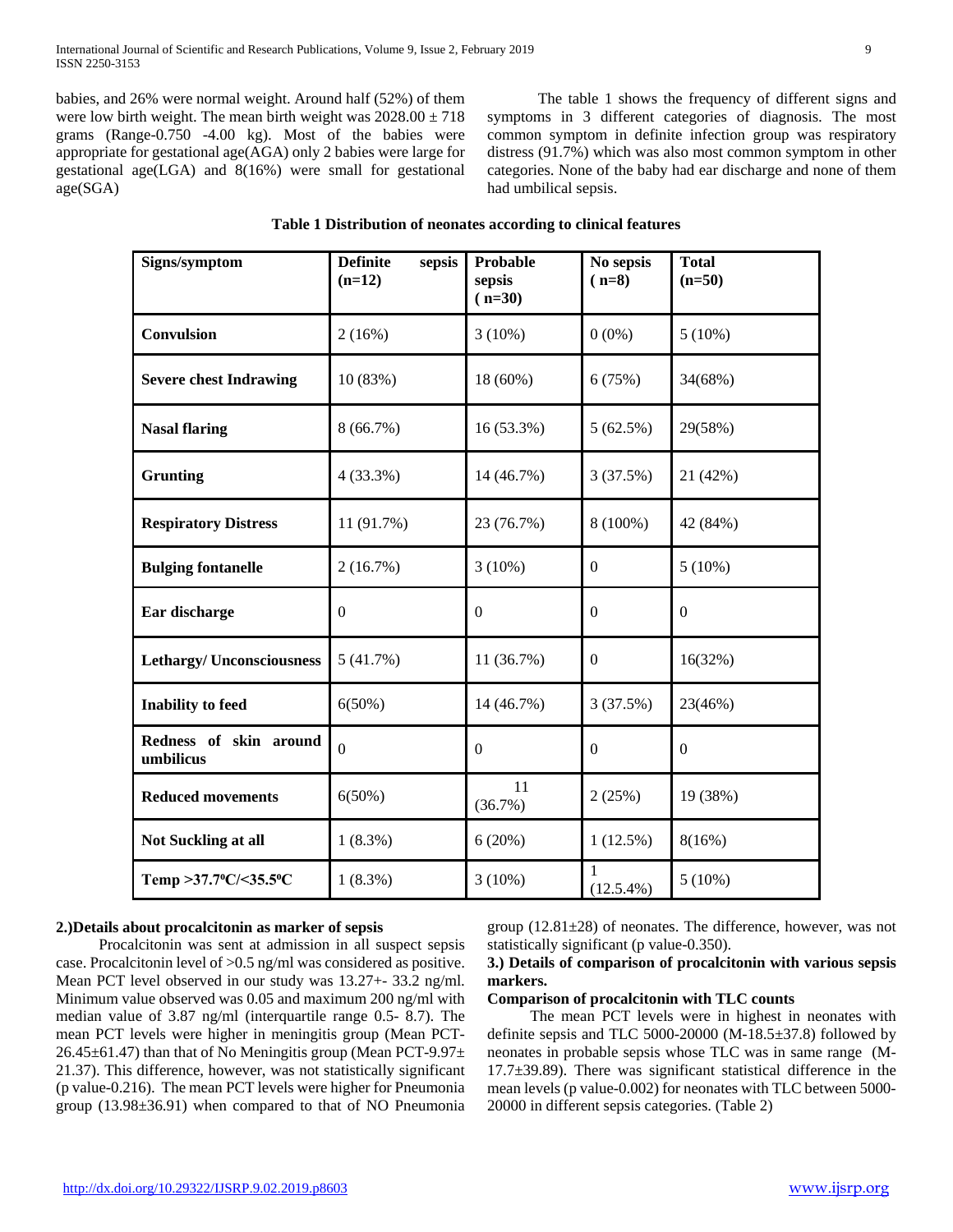| <b>Total</b><br>leucocyte | N <sub>0</sub><br><b>Sepsis</b> |                        | Probable<br><b>Sepsis</b> |                        | <b>Definite</b><br><b>Sepsis</b> |                |                              | p-value        | df               |       |                |
|---------------------------|---------------------------------|------------------------|---------------------------|------------------------|----------------------------------|----------------|------------------------------|----------------|------------------|-------|----------------|
| count(TLC)                | N                               | <b>Mean</b>            | <b>SD</b>                 | N                      | <b>Mean</b>                      | <b>SD</b>      | ${\bf N}$                    | <b>Mean</b>    | <b>SD</b>        |       |                |
| < 5000                    | $\overline{0}$                  | $\Omega$               | $\mathbf{0}$              | 3                      | 3.52                             | 1.69           | 2                            | 8              | $\Omega$         | 0.076 | -1             |
| 5000-20000                | $\overline{7}$                  | 0.3086                 | 0.13                      | 26                     | 17.72                            | 39.89          | 9                            | 18.58          | 37.89            | 0.002 | $\overline{2}$ |
| >20000                    | $\overline{1}$                  | 0.050                  | $\boldsymbol{0}$          | $\mathbf{I}$           | 2.92                             | $\overline{0}$ | $\mathbf{1}$                 | $\overline{4}$ | $\boldsymbol{0}$ | 0.368 | $\overline{2}$ |
|                           |                                 | $df-1$ , p-value-0.127 |                           | $df-2$ , p-value-0.730 |                                  |                | $df-2$ ,<br>$p$ -value-0.420 |                |                  |       |                |

## **Table 2 Comparison of Procalcitonin with Total leucocyte Counts**

## **Comparison of Procalcitonin with CRP**

 Among neonates with CRP>0.5mg/dl, the mean PCT levels were highest in Probable Infection group followed by Definite Infection group and the difference was not statistically significant (p value-0.461). Among neonates with CRP negative CRP<0.5 mg/dl the mean PCT levels were higher for neonates in probable sepsis group followed by definite sepsis group. The difference was statistically significant (p value-0.001).(Table 3)

## **Table 3 Comparison of Procalcitonin with CRP**

| <b>CRP</b>                  | N <sub>0</sub><br><b>Sepsis</b> |                  |                 | Probable<br><b>Definite</b><br><b>Infection</b><br><b>Infection</b> |       |               | p-value        | df    |           |       |                |
|-----------------------------|---------------------------------|------------------|-----------------|---------------------------------------------------------------------|-------|---------------|----------------|-------|-----------|-------|----------------|
|                             | N                               | Mean             | <b>SD</b>       | ${\bf N}$                                                           | Mean  | SD            | $\mathbf N$    | Mean  | <b>SD</b> |       |                |
| $\leq$ 0.5 mg/dl (Negative) | $\,8\,$                         | 0.276            | 0.15<br>$\,8\,$ | 26                                                                  | 10.20 | 14.5<br>8     | $\overline{7}$ | 6.78  | 9.78      | 0.001 | $\overline{2}$ |
| $>0.5$ mg/dl (Positive)     | $\boldsymbol{0}$                | $\boldsymbol{0}$ | $\mathbf{0}$    | $\overline{4}$                                                      | 52.22 | 98.5<br>6     | 5              | 27.95 | 49.83     | 0.461 | $\mathbf{1}$   |
|                             |                                 |                  |                 | p-value-0.807                                                       |       | p-value-0.222 |                |       |           |       |                |

## **4.) Diagnostic value of CRP and Proclcitonin**

## **Table 4 Diagnostic value of CRP and Procalcitonin**

|               | Cut off value | Sensitivity | Specificity | <b>PPV</b> | <b>NPV</b> |
|---------------|---------------|-------------|-------------|------------|------------|
| Procalcitonin | $>0.5$ ng/ml  | 83.3%       | 26.32%      | 26.32%     | 83.33%     |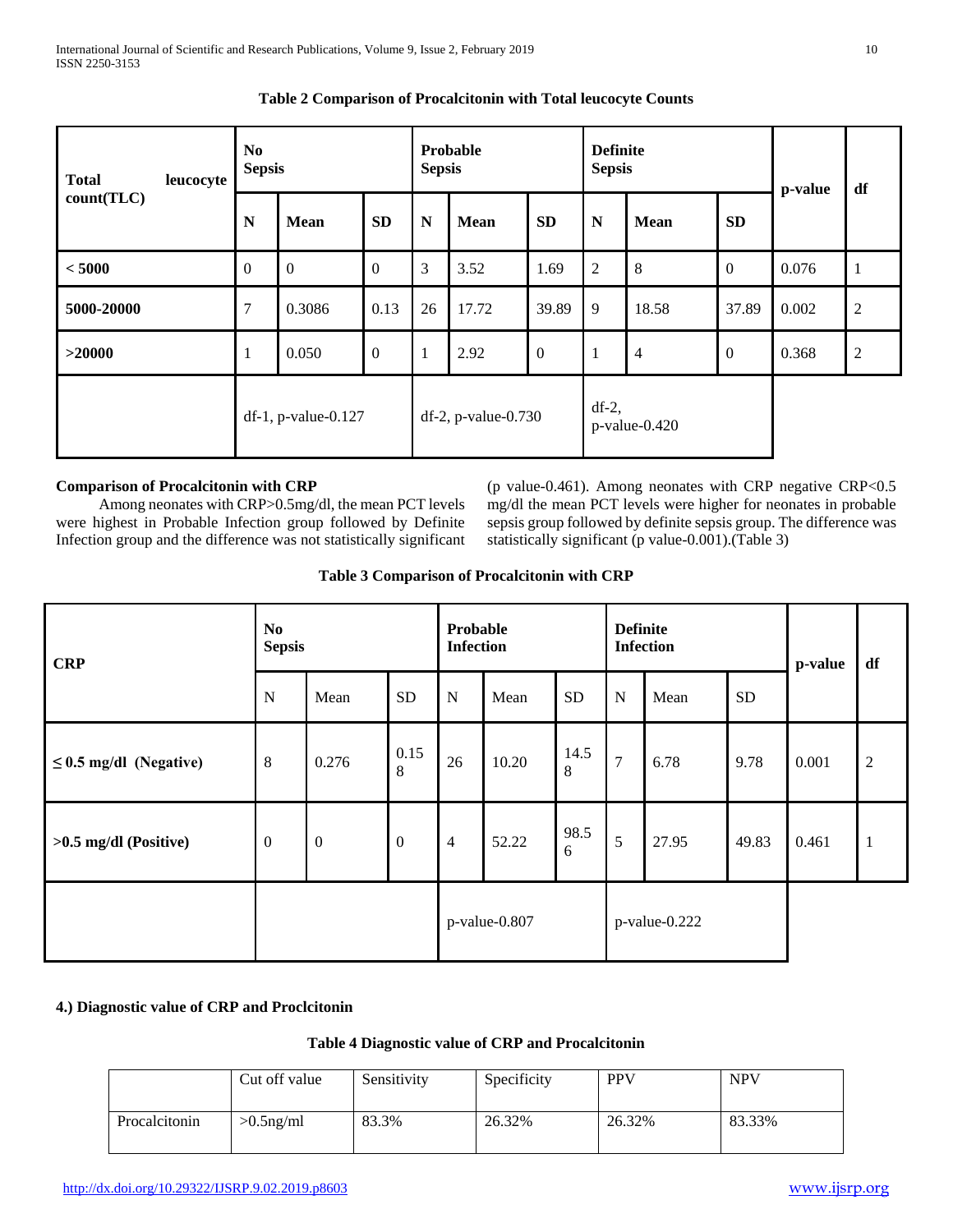| <b>CRP</b> | >5mg/dl | 41.67% | 17%<br>89.47 | 55.56% | 82.93% |
|------------|---------|--------|--------------|--------|--------|
|            |         |        |              |        |        |

#### IV. DISCUSSION

 Although blood culture results are important for diagnosing neonatal sepsis, it has a low rate of culture, making it difficult to diagnose neonatal sepsis early and resulting in unnecessary or delayed treatment. Therefore, a rapid test with the best degree of sensitivity, reliability, and predictability is required for the early diagnosis and treatment of neonatal sepsis.

 The diagnostic markers of neonatal sepsis include total WBC and differential counts; an immature-to-total neutrophil ratio, ≥0.2; neutropenia; thrombocytopenia; and levels of CRP, PCT, haptoglobin, fibrinogen, and cytokines (interleukin [IL] 6, IL-8, and tumor necrosis factor- $\alpha$ ), etc., with the bacterial culture providing a definitive diagnosis1). Among these markers, CRP is most commonly used in all hospitals during follow-up and diagnosis. Although CRP levels can be obtained easily and rapidly through an automatic method, and has a high sensitivity, its specificity is low, making it difficult to diagnose sepsis19)

In the present study procalcitonin was sent at admission in all suspect sepsis case. Mean PCT level observed in our study was 13.27+- 33.2 ng/ml. Minimum value observed was 0.05 and maximum 200 ng/ml with median value of 3.87 ng/ml. In study by Ali Am et al in Egypt they found that babies presented positive cultures had PCT levels greater than 0.5 mg/dl and in most of them were greater than 2mg/dl. The correlation of PCT with culture was highly significant (p=0.004) and the relative risk was much greater than with CRP values. They demonstrated that the mortality rate is significantly increased in proven sepsis, particularly if PCT levels greater than 10ng/ml, so it is possible to predict a prognosis. In our study all the total 50 sick neonates with clinical suspicion were divided in different categories on the basis of infection, as was done by White et al (2007[\)xiv.](#page-1-0) 12 (24 %) neonates were classified as Definite Infection, 30 (60 %) were categorized as Probable Infection and 8 (16 %) neonates as No Infection group This is in contrast with the finding of Ballot et al (2004[\)vi](#page-0-1) study

of 183 neonates of which Definite Infection were 13 (7.1%), Possible Infection was 52 (28.4%) and No Infection was 118 (64.48%).

 Neonates are categorized into 3 groups of infection, rather than just presence or absence of infection. It is generally acknowledged that some neonates with sepsis will have negative blood cultures; hence mere negative blood culture does not negate infection. These babies behave like those who have infection and therefore are categorized as probable infection neonates may have actual sepsis[.vi](#page-0-1)

 Our study shows mean PCT levels were higher in Meningitis group (Mean PCT-26.45) than those in neonates who did not have meningitis. But the difference was not statistically significant (p value-0.216).There is a general observation in the literature about the increase in PCT levels in neonatal meningitis. Hatherill et al  $(1999)^{xy}$  reported high range of PCT with median 25.5 (7.2-118.4)ng/ml in meningitis cases in their study. Gaffuri et al  $(2010)^{xvi}$  $(2010)^{xvi}$  $(2010)^{xvi}$  showed a average procalcitonin level with standard deviation of  $9.8 \pm 4.91$  ng/ml in neonates with neonatal sepsis and purulent meningitis in their study.

 In present study mean PCT levels were higher in all 3 infection groups in neonates with CRP>0.5 mg/dl (positive) than that of neonates with CRP≤0.5 mg/dl (negative). Mean PCT levels were 0, 52.22 and 49.83 in no infection, probable infection and definite infection group respectively. However difference was not statistically significant.

 In definite infection group, mean PCT levels were higher for neonates whose CRP>0.5 mg/dl (Mean PCT-27.95) than that of neonates with CRP≤0.5mg/dl (Mean PCT-6.78). Again the difference was not statistically significant (p value-0.222).

 The diagnostic profile of procalcitonin is claimed to be superior to other acute phase reactants including CRP (Chiesa et al, 1998)<sup>[xvii](#page-6-7)</sup>.

<span id="page-4-0"></span> In our study, the sensitivity, specificity, positive predictive value and negative predictive value using cut off value of CRP as 0.5 mg/dl were 41.67%, 89.47%, 55.56%and 32.92% respectively. Sucilathangam et al  $(2012)^{x}$ <sup>xviii</sup> reported the sensitivity, specificity, positive predictive value and negative predictive value using cut off value of CRP as 6 mg/L, 50.0%, 69.4%, 38.8% and 78.1% respectively. Boo et al  $(2008)^{xix}$  $(2008)^{xix}$  $(2008)^{xix}$  reported the sensitivity, specificity, positive predictive value and negative predictive value of CRP as 55.6%, 89.9%, 58.8% and 88.6% respectively in confirmed sepsis cases while Sakha et al  $(2008)^{xx}$  $(2008)^{xx}$  $(2008)^{xx}$ reported sensitivity, specificity, positive predictive value and negative predictive value of CRP (more than 3.5mg/L) as 70.4%, 72.2%, 43.2% and 89% respectively in the diagnosis of neonatal sepsis.

<span id="page-4-1"></span> In our study, the Sensitivity, Specificity, Positive Predictive Value, Negative Predictive Value were 83.3%, 26.32%, 26.32% and 83.33% respectively taking cut- off level of procalcitonin to be >0.5 ng/ml. This is higher than the White D et al 2007 study of 194 neonates with suspected sepsis which reported the Sensitivity, Specificity, Positive Predictive Value, Negative Predictive Value as 48%, 74%, 39% and 80% respectively at cut-off level of procalcitonin >0.5 ng/ml.

 A study by Ballot et al (2004[\)vis](#page-0-1)howed that the Sensitivity, Specificity, Positive Predictive Value, Negative Predictive Value in none vs. definite infection category as 76.9%, 50%, 14% and 95% respectively for PCT using a cut-off value of 0.5 ng/ml but also stated that although PCT was significantly related to the category of infection, it is not sufficiently sole marker of neonatal sepsis, PCT would be useful as part of full sepsis evaluation. They also concluded high negative predictive value on presentation may rule out sepsis.

Vazzalwar et al (2005)<sup>[xxi](#page-6-11)</sup> found Sensitivity, Specificity, Positive Predictive Value, Negative Predictive Value of 97%, 80%, 92% and 92% respectively at PCT cut-off value of 0.5 ng/ml. Chiesa et al (1998[\)xvii](#page-4-0) found Sensitivity, Specificity, Positive Predictive Value, Negative Predictive Value of 92.6%, 97.5%, 94.3% and 96.8% respectively.

Bonac et al  $(2000)^{xxii}$  $(2000)^{xxii}$  $(2000)^{xxii}$  using a cut off value of PCT as 0.99 ng/ml, Sensitivity, Specificity, Positive Predictive Value, Negative Predictive Value 59%,82%,36% and 96% respectively. Sakha et al (2008[\)xx](#page-4-1) in his study of sepsis found Sensitivity, Specificity, Positive Predictive Value, Negative Predictive Value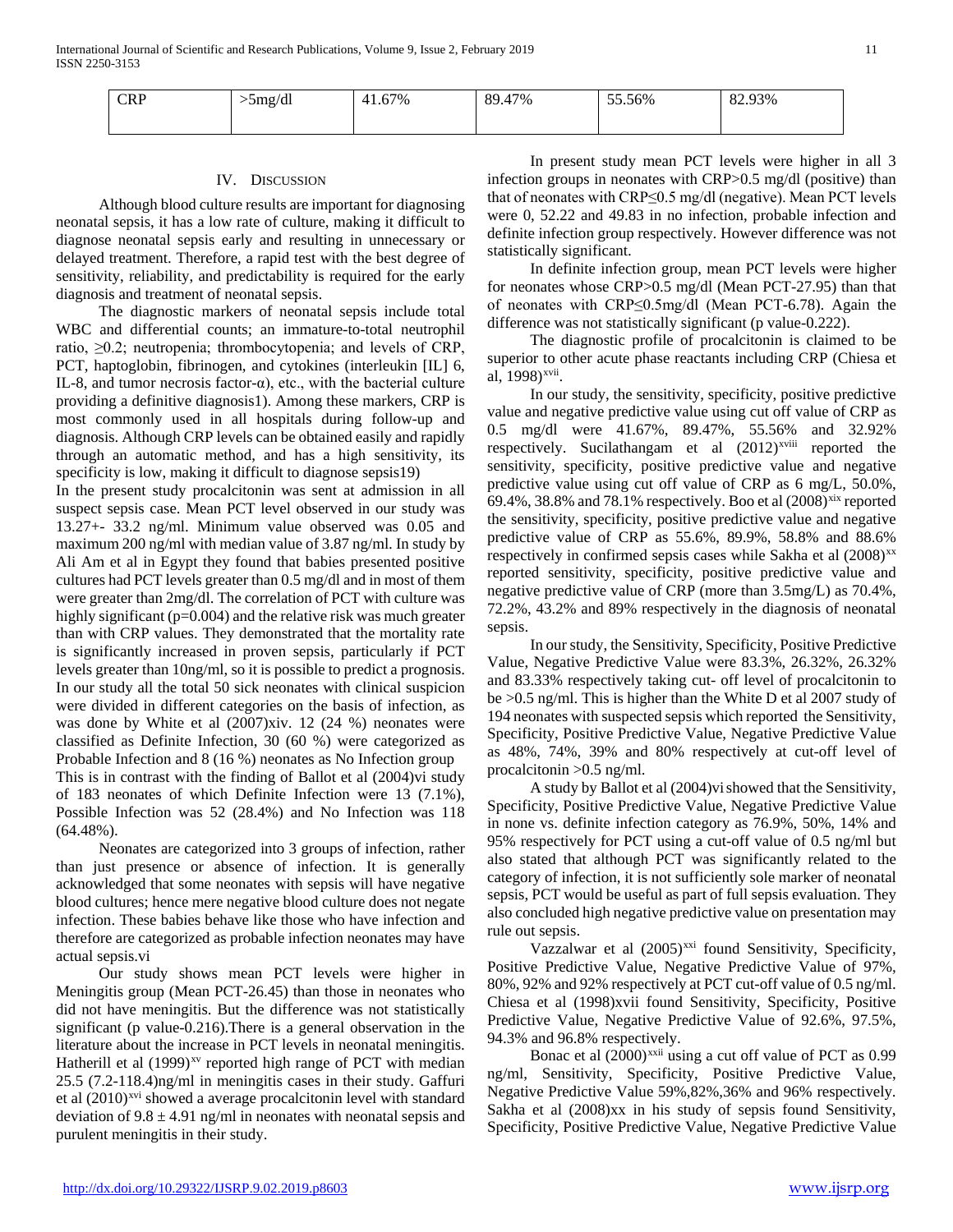to be 66.7%, 50%, 28.6% and 83.3% respectively using cut-off of PCT>2ng/ml.In our study, 86% neonates were discharged, 8% neonates were taken away against medical advice (LAMA) and 3 (6 %) neonates had expired (table 9). Chacko and Sohi (2005)**Error! Bookmark not defined.**xxiiireported case fatality rate 19.4% in EOS and 13.3% in culture positive cases and Tallur et al  $(2000)^{xxiv}$  $(2000)^{xxiv}$  $(2000)^{xxiv}$  reported higher rate  $(47.5%)$  of mortality in proven neonatal sepsis. In our study, the mortality was lower than expected because some very sick babies were taken away by the parents against medical advice.

 However, a study by Sakha et al [xx](#page-4-1) reported that CRP had a higher NPV than PCT In neonates, an elevated PCT level may help in predicting septicemia; furthermore, low PCT levels were helpful in ruling out septicemia as a diagnosis. The good negative value found suggested that PCT can be tested rapidly and is highly discriminating means to rule out bacteraemia. Therefore, PCT assessment could help physicians limit the number of unnecessary prescriptions for antibiotics.

## V. CONCLUSIONS

 In the present study, the sensitivity of procalcitonin was very high, hence its use as a sole diagnostic marker could not be recommended. However it has a good negative predictive value, hence it has a utility in ruling out the possibility of infection in neonates. Hence we conclude that the importance of procalcitonin

 $\overline{a}$ 

in diagnosing neonatal septicaemia cannot be denied. But it becomes more useful when it is used along with other investigations for decision making. Especially in identifying the group of neonates who may not be infected and may not require antibiotics.

#### CONFLICT OF INTEREST

 No potential conflict of interest relevant to this article was reported.

#### **AUTHORS**

**First Author:** Pradeep Kumar Gupta, MD Pediatrics ,Fellowship neonatology, Norvic International Hospital, drpradeepgupta87@gmail.com **Second Author**:- Anil Narang, professor Chaitanya Hospital,anilnarang209@gmail.com **Third Author:-** Rableen Kaur MD pediatrics, [rableendoctor88@gmail.com](mailto:rableendoctor88@gmail.com) **Fourth Author:-** Ekta Jaiswal, MD Obs& Gynae, Tulip Hospital, ektaaa12@gmail.com

**Corresponding Author**- Pradeep Kumar

Gupta[,drpradeepgupta87@gmail.com](mailto:drpradeepgupta87@gmail.com) 009779851103655

<span id="page-5-6"></span><sup>vii</sup> Polin RA: The "ins and outs" of neonatal sepsis. J Pediatr 2003; 143:3-4.

<span id="page-5-0"></span><sup>i</sup> Bang AT, Bang RA, Bactule SB et al. Effect of home-based neonatal care and management of sepsis on neonatal mortality: field trial in rural India. Lancet 1999; 354:1955-1961

<span id="page-5-1"></span>ii Vergnano S, Sharland M, Kazembe P, et al. Neonatal sepsis: an International perspective. Arch Dis Child Fetal Neonatal Ed 2005; 90:F220-F224.

<span id="page-5-2"></span>iii Giani S, Koldkjaer OG, Pederson C,et al. Procalcitonin lipopolysaccharide-binding protein, IL- and CRP in community-acquired infections and sepsis: a prospective study. Crit Care 2006; 10(2):R53.

<span id="page-5-3"></span>iv Nupponen I, Andersson S, Jarvenpaa AL, et al. Neutrophil CD11b expression and circulating interleukin-8 as diagnostic markers of early onset neonatal sepsis. Pediatrics 2001; 108(1):E12.

<span id="page-5-4"></span><sup>v</sup> Magudumana MO, Ballot DE, Cooper PA et al. Serial interleukin 6 measurement in the early diagnosis of neonatal sepsis. J Trop Pediatr 2000; 46(5):267-171.

<span id="page-5-5"></span> $\overline{v}$  Ballot DE, Perovic O, Galpin J et al. Serum procalcitonin as an early marker of neonatal sepsis. S Afr Med J 2004; 94(10):851-854.

<span id="page-5-7"></span>viii Christ-Crain M, Muller B. Procalcitonin in bacterial infections – hype, hope, more or less? Swiss Med Wkly 2005; 135(31-32): 451-460.

<span id="page-5-8"></span><sup>&</sup>lt;sup>ix</sup> Van Rossum AM, Wulkan RW, Oudesluys-murphy AM. Procalcitonin as an early marker of infection in neonates and children. Lancet Infect Dis 2004; 4(10):620-630.

x Casado-FJ, Blanco A, Asensio J et al. Serum procalcitonin in children with suspected sepsis : a comparison with C-reactive protein and neutrophil count. Pediatr Crit Care Med. 2003; 4(2):190-195.